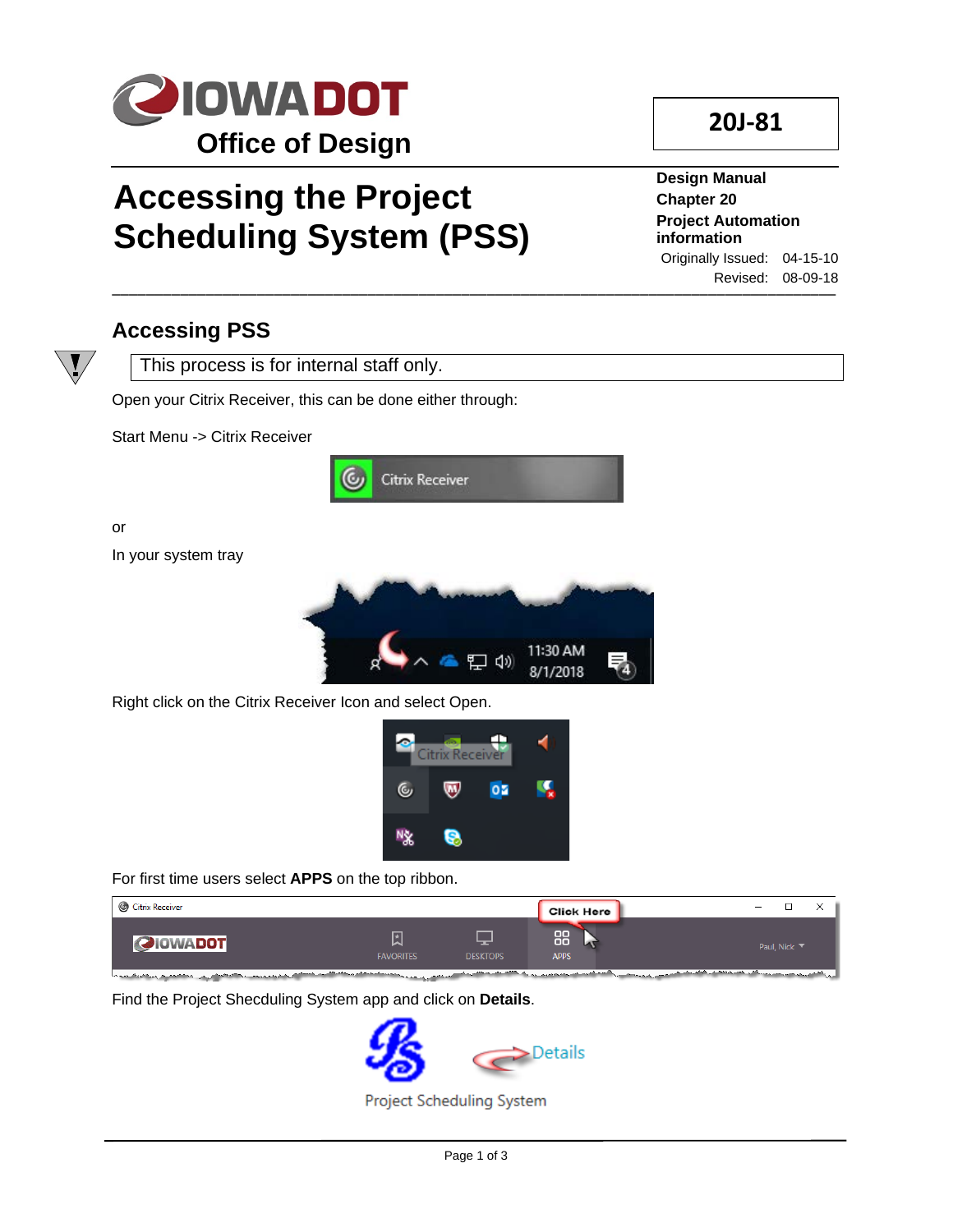Select Add To Favorites for easier use in the future.

Add To Favorites

Select open to launch the PSS application.

Open

Next time you open your Citrix Receiver, you will find the PSS app located under your Favorites on the top ribbon.

| Citrix Receiver | Click Here            |                 |                   | ٠<br>$-$     |
|-----------------|-----------------------|-----------------|-------------------|--------------|
| <b>QIOWADOT</b> | 圆<br><b>FAVORITES</b> | <b>DESKTOPS</b> | 88<br><b>APPS</b> | Paul, Nick ▼ |
|                 |                       |                 |                   |              |

Simply click on the PSS Icon to launch the app from your favorites.



Once you have accessed PSS, you will then be able to find it located in your start menu.



You can then pin it to your start menu by either right clicking on it and selecting the Pin to Start option or you can drag and drop it into your existing Pins. You can also drag and drop it onto your desktop to create a shortcut icon.

The **Project Scheduling System (PSS) Main Menu** will open (see next page):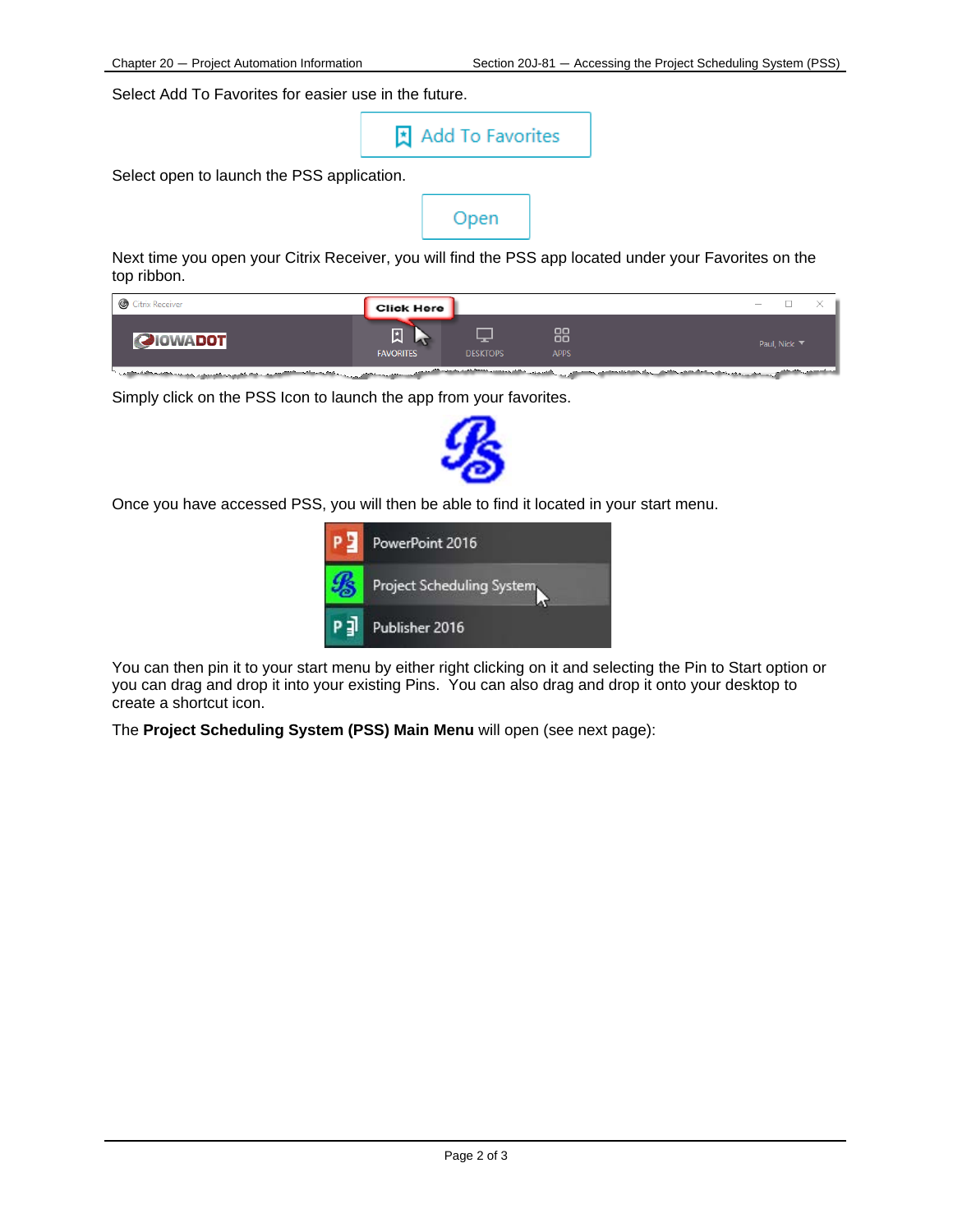

#### **Main Menu Overview**

The Project Scheduling System Main Menu is the gateway to all of the screens in the Project Scheduling System. It is divided into three sections. Access to different screens in the system is determined by your duties and responsibilities. Command buttons and option buttons will be available to you depending on your access level. If the command button or option button is not grayed out, then you will be able to view the screen.

For guidance on processing bid items through Project Scheduling refer to chapter 20J-82.